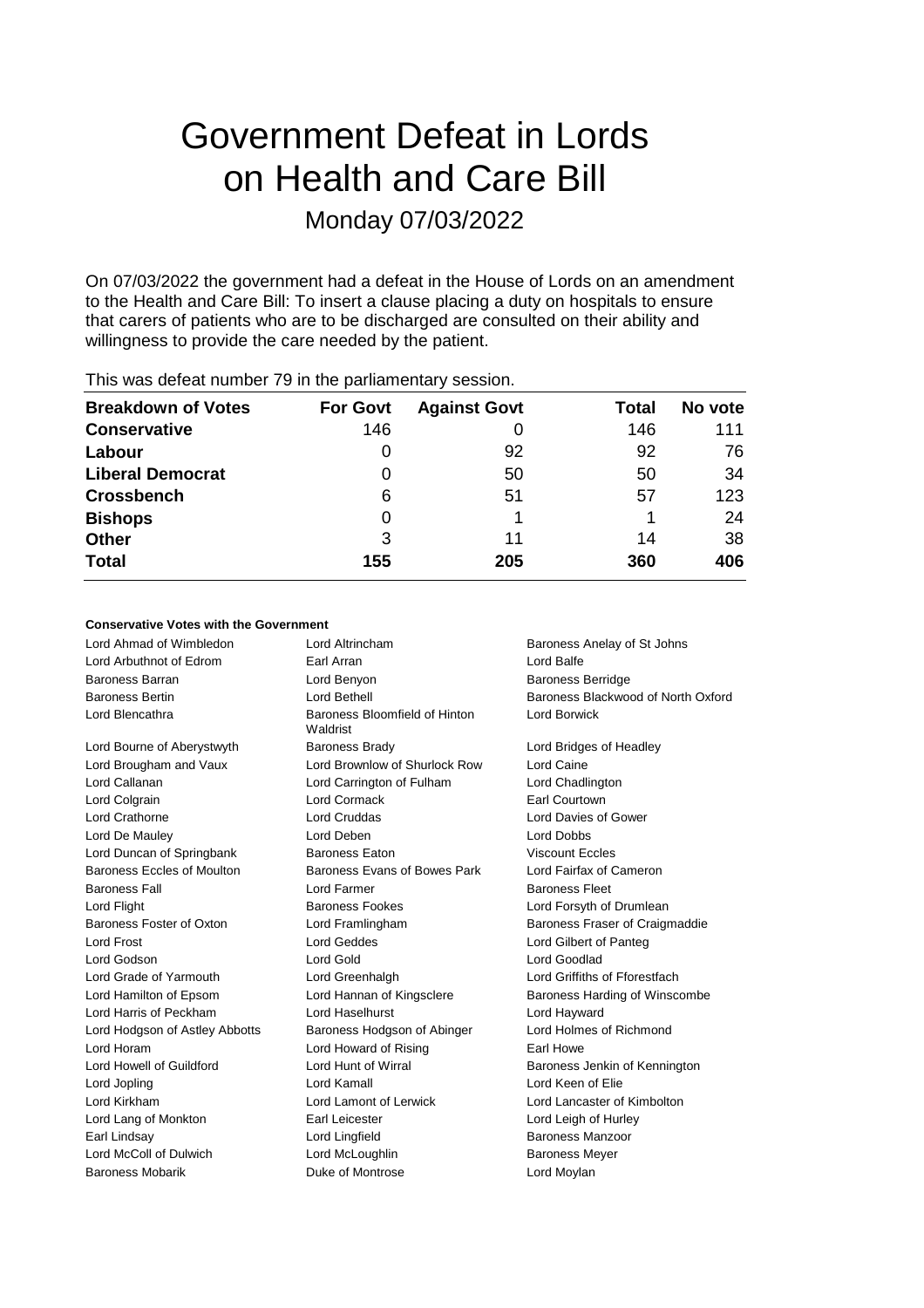Lord Sherbourne of Didsbury Lord Shinkwin Baroness Wyld Viscount Younger of Leckie

Lord Moynihan Lord Naseby Baroness Neville-Jones Baroness Neville-Rolfe Baroness Nicholson of Winterbourne Baroness Noakes Lord Norton of Louth Lord Offord of Garvel Lord Parkinson of Whitley Bay Lord Patten Baroness Penn Lord Pickles Lord Polak Lord Popat Lord Porter of Spalding Lord Price **Lord Contact Lord Randall of Uxbridge** Lord Reay Baroness Redfern **Baroness Rock** Lord Risby **Baroness Rock Baroness Rock** Baroness Sanderson of Welton Lord Sandhurst Lord Sarfraz Lord Sassoon **Baroness Sater** Baroness Seccombe Baroness Shackleton of Belgravia Lord Sharpe of Epsom Lord Sheikh<br>
Lord Sherbourne of Didsbury Lord Shinkwin<br>
Lord Smith of Hindhead Baroness Stedman-Scott **Lord Sterling of Plaistow** Lord Stewart of Dirleton Baroness Stowell of Beeston Lord Strathcarron Lord Strathclyde Baroness Sugg **Lord Suri** Lord Suri **Lord Taylor of Holbeach** Lord Trefgarne Viscount Trenchard Lord True Lord Tugendhat Baroness Vere of Norbiton Lord Wakeham Lord Wei Lord Wharton of Yarm Lord Whitby Lord Willetts **Baroness Williams of Trafford** Lord Wolfson of Tredegar

#### **Conservative Votes against the Government**

#### **Labour Votes with the Government**

#### **Labour Votes against the Government**

Baroness Armstrong of Hill Top Lord Bach Lord Bach Lord Bassam of Brighton Lord Berkeley **Baroness Blower Baroness Blower Lord Blunkett** Lord Bradley Lord Browne of Ladyton Lord Campbell-Savours Lord Carter of Coles Lord Cashman Viscount Chandos Baroness Chapman of Darlington Lord Clark of Windermere Lord Coaker Baroness Cohen of Pimlico **Lord Collins of Highbury** Baroness Corston Lord Cunningham of Felling **Lord Davies of Brixton** Baroness Donaghy Lord Dubs Lord Eatwell Lord Elder Lord Faulkner of Worcester Lord Foulkes of Cumnock Baroness Gale Baroness Golding Lord Grantchester Lord Griffiths of Burry Port Lord Hacking Lord Hain Viscount Hanworth Lord Harris of Haringey **Baroness Hayman of Ullock** Baroness Hayter of Kentish Town Baroness Healy of Primrose Hill Lord Hendy **Baroness Henig** Baroness Henig Lord Hollick Lord Howarth of Newport Lord Hunt of Kings Heath Lord Hutton of Furness **Lord Jones Conserversity** Baroness Jones of Whitchurch Lord Jordan Lord Kennedy of Southwark Lord Khan of Burnley Baroness Lawrence of Clarendon Lord Layard Lord Lennie Lord Levy **Lord Liddle** Lord Liddle **Lord Linesey** Baroness Lister of Burtersett Lord McConnell of Glenscorrodale Baroness Merron Lord Monks Lord Murphy of Torfaen Baroness Nye Lord Pendry **Baroness Pitkeathley Baroness Pitkeathley Lord Ponsonby of Shulbrede** Baroness Prosser **Baroness Rebuck** Lord Reid of Cardowan **Baroness Rebuck Lord Reid of Cardowan** Baroness Ritchie of Downpatrick Lord Robertson of Port Ellen Lord Rooker Lord Rosser **Baroness Royall of Blaisdon** Lord Sawyer Lord Sikka Baroness Smith of Basildon Lord Snape Viscount Stansgate Baroness Thornton Lord Tomlinson Lord Tunnicliffe Lord Watson of Invergowrie Lord Watts Baroness Wheeler **Baroness Whitaker** Lord Whitty Baroness Wilcox of Newport Lord Winston Lord Wood of Anfield Lord Woodley **Baroness Young of Old Scone** 

Lord Adonis Lord Anderson of Swansea Baroness Andrews

**Liberal Democrat Votes with the Government**